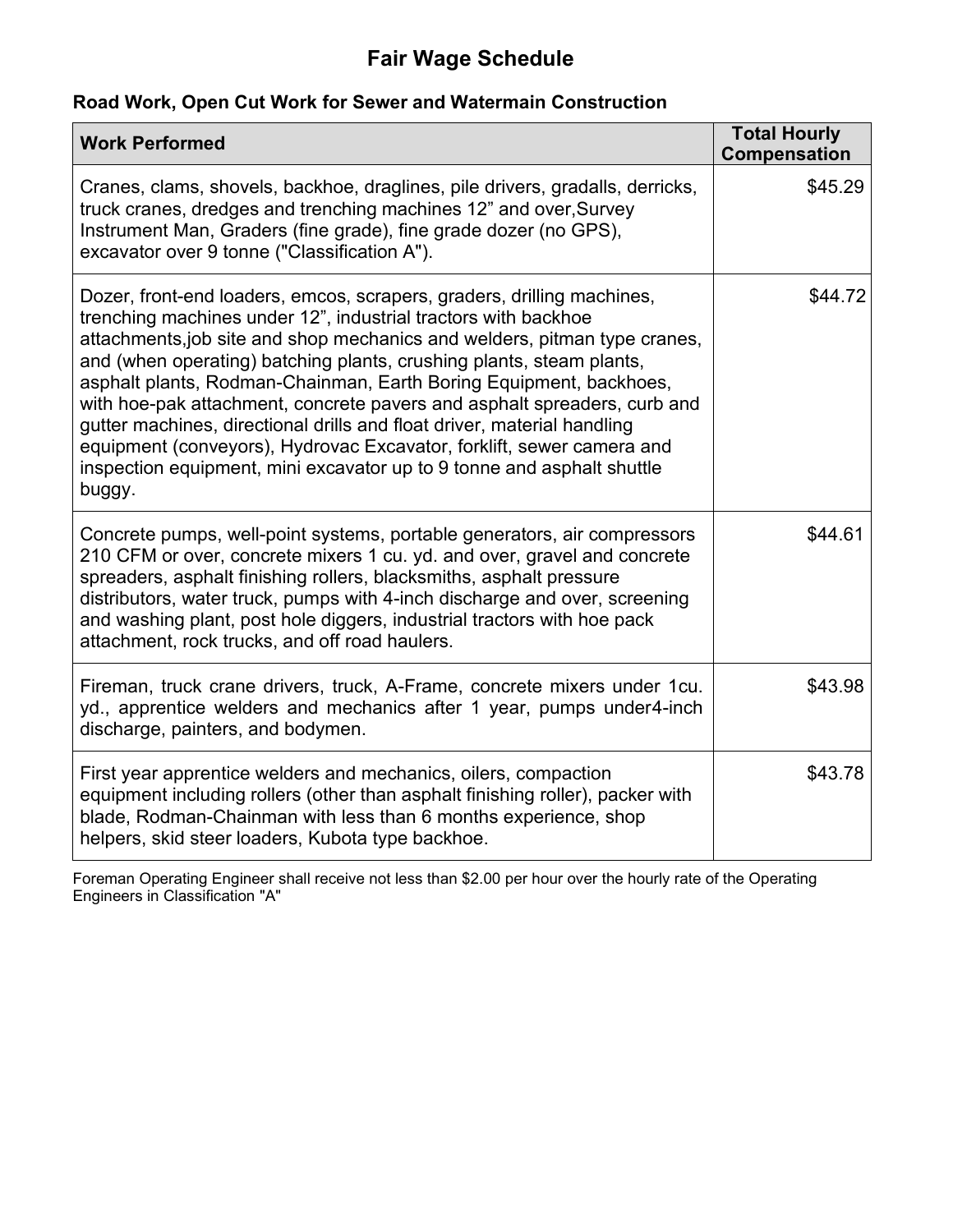| <b>Work Performed</b>                                                                                                   | <b>Total Hourly</b><br>Compensation |
|-------------------------------------------------------------------------------------------------------------------------|-------------------------------------|
| Group A: Carpenters, Formsetters, Cement Finishers, Asphalt Associated<br>Work, Pipelaying Associated Work, Scaffolders | \$43.51                             |
| Group B: Shop and Yard Work, Common Labourers                                                                           | \$41.86                             |
| Group C: Flagman/Watchman                                                                                               | \$34.35                             |
| Group C: 1st year apprentice                                                                                            | \$27.14                             |
| Group C: 2nd year apprentice                                                                                            | \$33.03                             |

1st year apprentice (up to 1200 hours) shall receive not less than 60% of total compensation of Group A 2nd year apprentice (1200-2400 hours) shall receive not less than 75% of total compensation of Group A

Labour Foreman shall be paid no less than \$2.00 more than the Total Hourly Compensation of the highest paid position for which they supervise.

General Labour Foreman shall be paid no less than \$3.00 more than the Total Hourly Compensation of the highest paid position for which they supervise.

#### **Tunnel Work**

| <b>Work Performed</b> | <b>Total Hourly</b><br><b>Compensation</b> |
|-----------------------|--------------------------------------------|
| Underground Labourer  | \$43.64                                    |

Labour Foreman shall be paid no less than \$2.00 more than the Total Hourly Compensation of the highest paid position for which they supervise.

General Labour Foreman shall be paid no less than \$3.00 more than the Total Hourly Compensation of the highest paid position for which they supervise.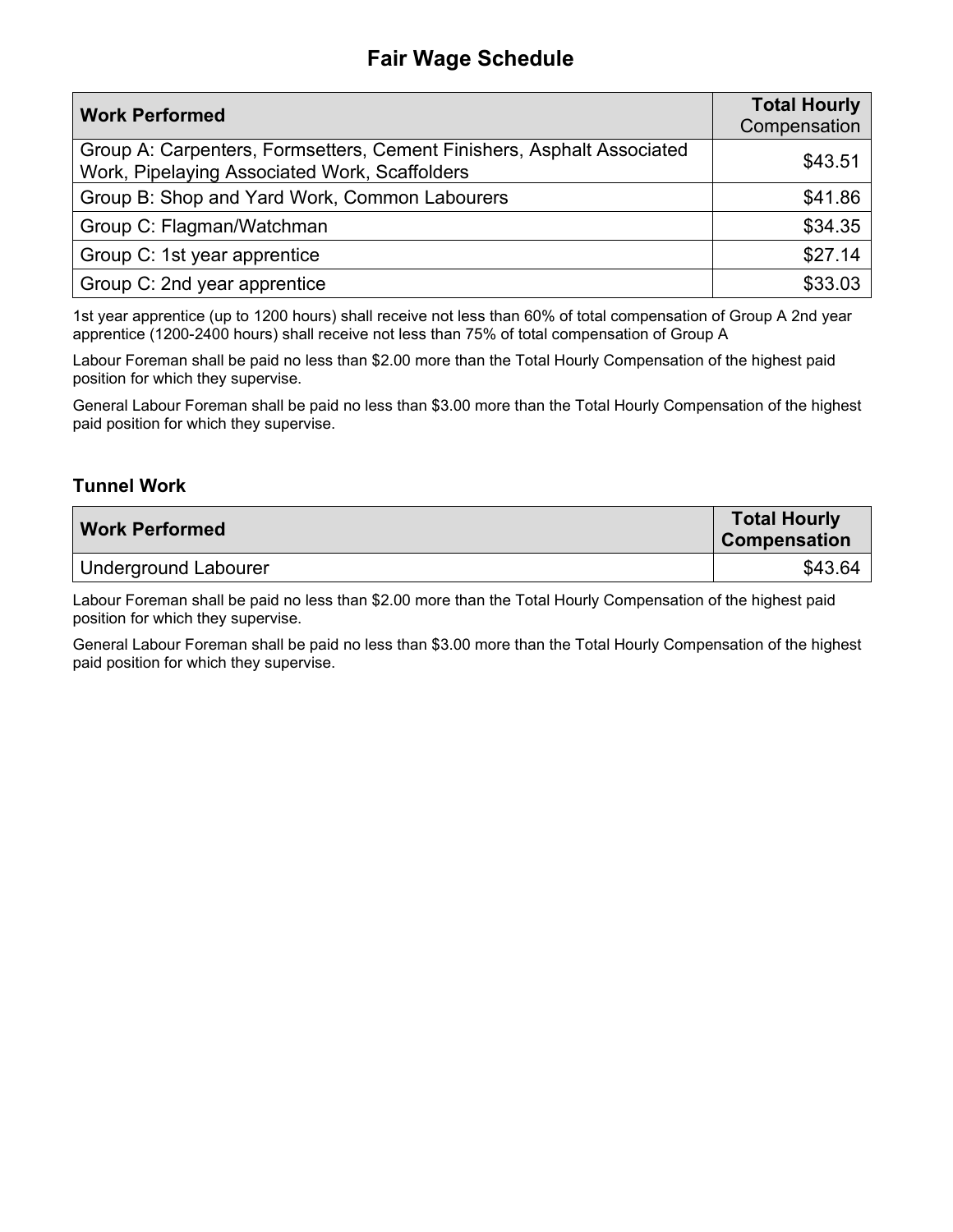| <b>Work Performed</b>                                                                                                                                                                                                                                                                                                                                                                                                                                                                                                                                                                                                                                                                                                                                                                                                                                                      | <b>Total Hourly</b><br>Compensation |
|----------------------------------------------------------------------------------------------------------------------------------------------------------------------------------------------------------------------------------------------------------------------------------------------------------------------------------------------------------------------------------------------------------------------------------------------------------------------------------------------------------------------------------------------------------------------------------------------------------------------------------------------------------------------------------------------------------------------------------------------------------------------------------------------------------------------------------------------------------------------------|-------------------------------------|
| Engineers operating cranes with a manufacturer's rating of over 164 to 219<br>tons capacity                                                                                                                                                                                                                                                                                                                                                                                                                                                                                                                                                                                                                                                                                                                                                                                | \$59.14                             |
| Engineers operating large cranes 220 to 229 tons capacity                                                                                                                                                                                                                                                                                                                                                                                                                                                                                                                                                                                                                                                                                                                                                                                                                  | \$60.39                             |
| Engineers operating large cranes 300 to 499 tons capacity                                                                                                                                                                                                                                                                                                                                                                                                                                                                                                                                                                                                                                                                                                                                                                                                                  | \$61.64                             |
| Engineers operating large cranes over 499 tons capacity                                                                                                                                                                                                                                                                                                                                                                                                                                                                                                                                                                                                                                                                                                                                                                                                                    | \$64.14                             |
| Engineers operating cranes with a manufacturer's rating of 100 to 164 tons<br>capacity, 1st Class Stationary Engineers, and skyway climbing,<br>hammerhead and kangaroo and GCI type cranes                                                                                                                                                                                                                                                                                                                                                                                                                                                                                                                                                                                                                                                                                | \$58.31                             |
| Engineers operating all conventional and hydraulic type cranes, save and<br>except those set out in the 5 classifications directly above, including rough<br>and all terrain cranes. Self-erecting cranes 15 ton capacity and over. Carry<br>Deck cranes 15 ton capacity and over.                                                                                                                                                                                                                                                                                                                                                                                                                                                                                                                                                                                         | \$57.48                             |
| Engineers operating 15 ton capacity and over boom truck, claims, shovels,<br>gradalls, backhoes, draglines, piledivers, all power derricks, gantry cranes,<br>caisson boring machines (over 25 HP), and similar drill rigs, mine hoists,<br>and all similar equipment working on land or water, overhead cranes,<br>whimney hoists, multiple drum hoists, single drum hoists (over 12 stories),<br>single drum hoists of manual friction and brake type, and all similar<br>equipment, dredges – suction and disper, hydraulic jacking equipment on<br>vertical slip forms, hydraulic jacking poles, creter cranes and hydraulic<br>skoopers. Heavy duty mechanics, qualified welders and 2nd Class<br>Stationary Engineers. Survey Instrument man. Self-erecting cranes 10 ton<br>to less than 15 ton capacity. Carry Deck cranes 10 ton to less than 15 ton<br>capacity. | \$56.88                             |
| Pitman type cranes of 10 ton to less than 15 ton capacity, graders                                                                                                                                                                                                                                                                                                                                                                                                                                                                                                                                                                                                                                                                                                                                                                                                         | \$56.37                             |
| Group 1.3: Operators of air tuggers used for installation of vessels, tanks,<br>machinery, and for steel erection; side booms on land or water; man and<br>material hoist and single drum hoists 12 stories and under not of a manual<br>friction and brake typel elevators, monorails, bullmoose type equipment of<br>5 ton capacity or over, air compressor feeding low pressure into air locks,<br>tunnel mole. 3rd Class Stationary Engineer. Self-erecting cranes less than<br>10 ton capacity. Carry Deck cranes less than 10 ton capacity. Spider-type<br>cranes.                                                                                                                                                                                                                                                                                                   | \$55.16                             |
| Operators of bulldozers (including 815 type), tractors, scrapers, emcos,<br>overhead and front-end loaders, side loaders, industrial tractors with<br>excavating attachments, trenching machines, and all similar equipment,<br>mobile concrete pumps, Pitman type cranes under 10 ton capacity, mobile<br>pressure grease units, mucking machines, hydraulically operating utility<br>pole hole digger, and Dinky locomotive type engines. 4th Class Stationary<br>Engineers. Survey Sr. Rodman, Kubota Type Backhoe and Skid Steer<br>Loader. Rock trucks                                                                                                                                                                                                                                                                                                                | \$55.06                             |
| Engineers operating mobile concrete pumps 52 metres boom and over                                                                                                                                                                                                                                                                                                                                                                                                                                                                                                                                                                                                                                                                                                                                                                                                          | \$57.06                             |

**ICI**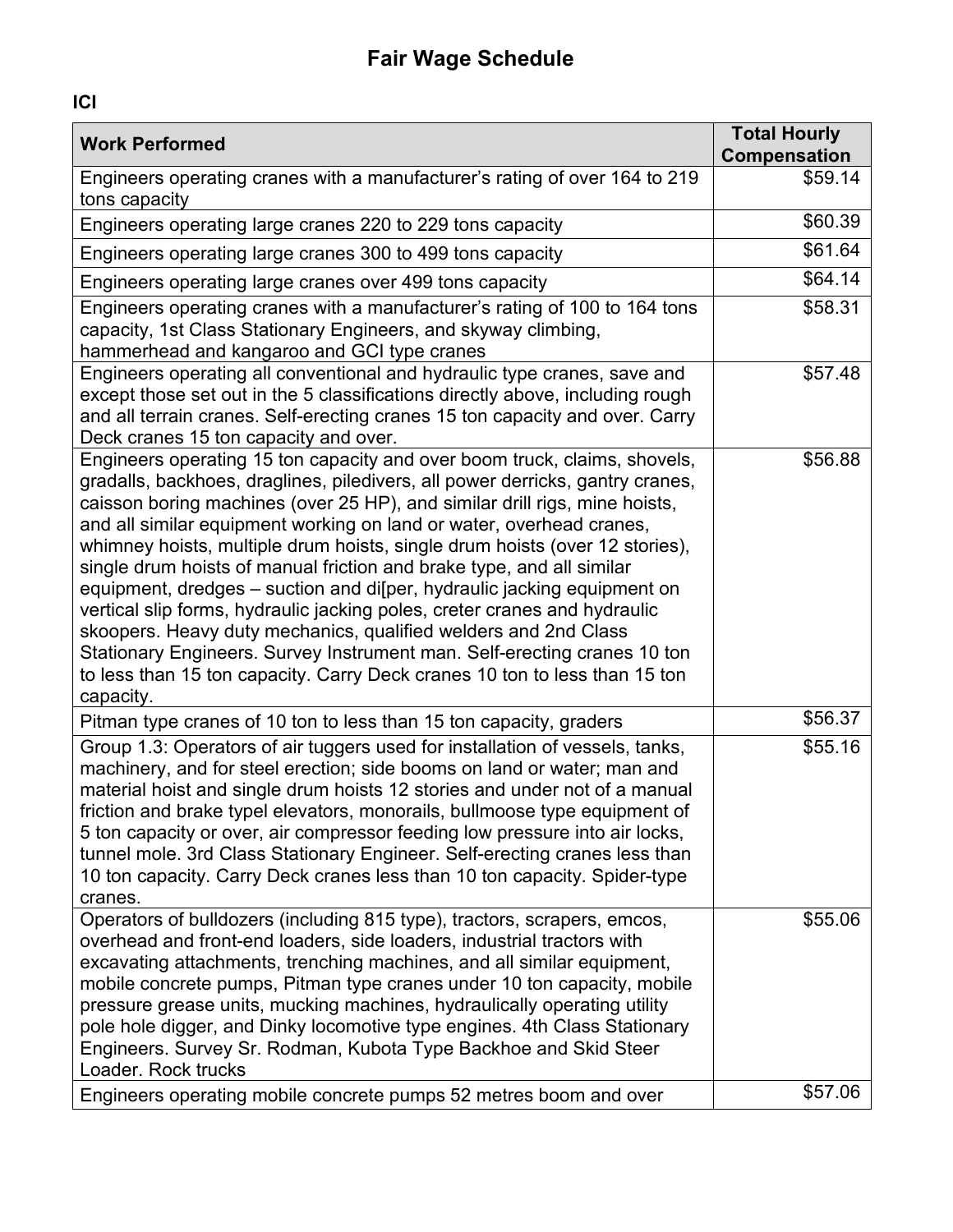| <b>Work Performed</b>                                                                                                                                                                                                                                                                                                                                                                                                                                                                           | <b>Total Hourly</b><br><b>Compensation</b> |
|-------------------------------------------------------------------------------------------------------------------------------------------------------------------------------------------------------------------------------------------------------------------------------------------------------------------------------------------------------------------------------------------------------------------------------------------------------------------------------------------------|--------------------------------------------|
| Engineers operating highrise placing booms and pumps working<br>underground                                                                                                                                                                                                                                                                                                                                                                                                                     | \$56.56                                    |
| Operators of batching and crushing plants, 6" discharge pumps and over,<br>wellpoint systems and all similar systems, concrete mixers of 1 cubic yard<br>and over, gas, diesel, or steam driver generators over 50 HP (portable),<br>fork lifts over 8' lifting height, air tuggers except those in Group 1.3 above,<br>caisson boring machines (25 HP and under), drill rigs, post hole diggers,<br>portable air compressors 150 CFM and over, and concrete pumps.<br>Signalman, telehandlers. | \$51.31                                    |
| Operators of boom trucks, "A" Frames, driver mounted compaction units,<br>bullmoose type equipment under 5 ton capacity, fork lifts 8' and under in<br>lifting height and conveyors. Fireman. Survey Jr. Rodman.                                                                                                                                                                                                                                                                                | \$51.15                                    |
| Operators of Pumps under 6" discharge where three (3) or more pumps are<br>employed on the same job site, hydraulic jacking equipment for<br>underground operations, portable air compressors under 150 CFM where<br>attendant is required, and driver mounted power sweepers. Attendants for<br>forced air, gas, or oil burning temporary heating units of 500,000 BTU's or<br>over per hour, or, five (5) or more on the same job site, oilers, oil-drivers,<br>and mechanics helpers.        | \$50.50                                    |

Employees working underground shall receive \$0.75 per hour premium pay.

Foreman Operating Engineer shall receive not less than \$2.50 per hour over the hourly rate of the top rated Operating Engineer on the job.

Assistant to Foreman Operating Engineer shall receive \$1.75 per hour over the hourly rate of the tope rates Operating Engineer on the job.

#### **Terrazzo**

| <b>Work Performed</b> | <b>Total Hourly</b><br><b>Compensation</b> |
|-----------------------|--------------------------------------------|
| ⊦Tile Terrazo Marble  | \$50.92                                    |

#### **Teamsters**

| Work Performed       | <b>Total Hourly</b><br><b>Compensation</b> |
|----------------------|--------------------------------------------|
| Teamsters (Class #1) | \$48.72                                    |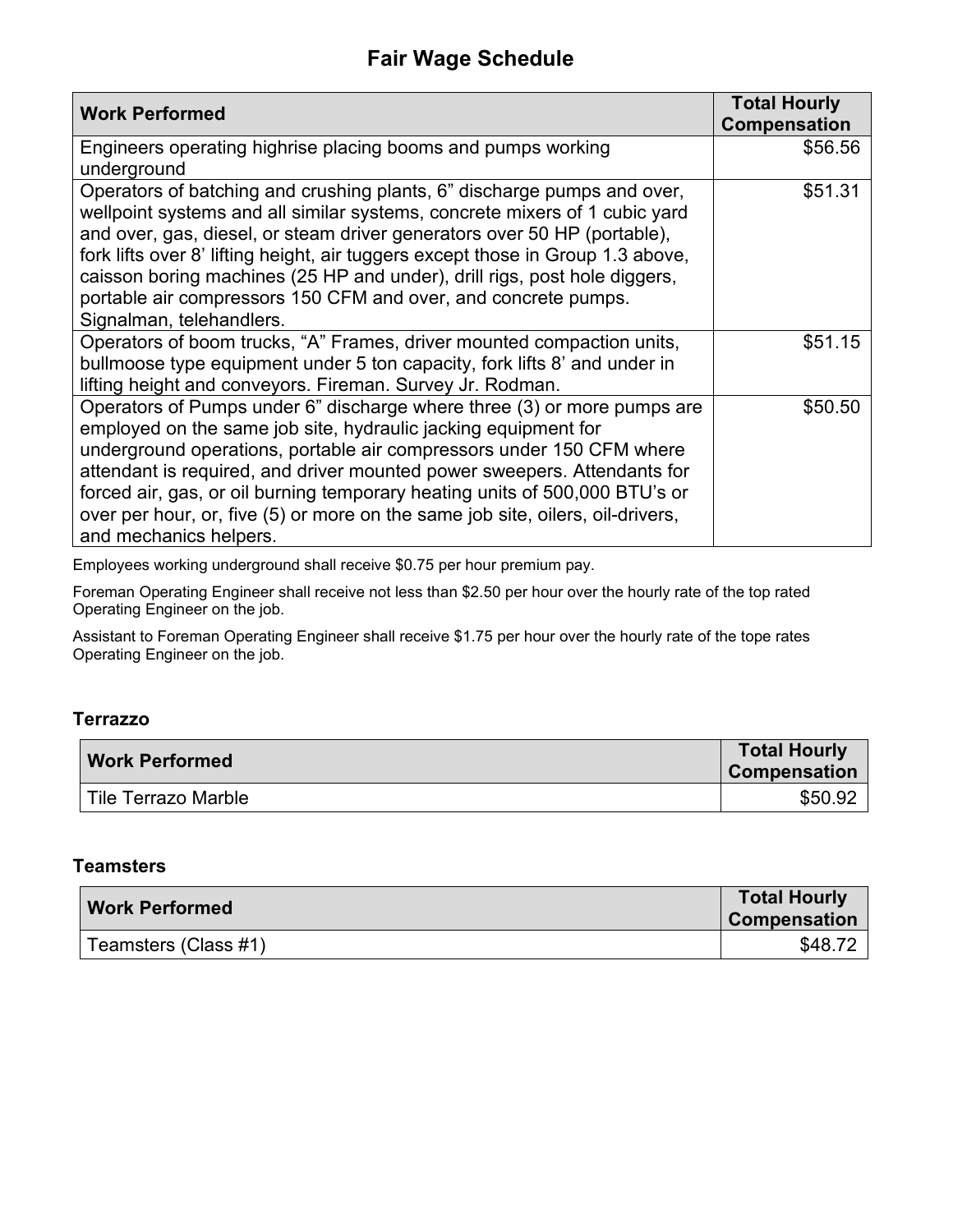## **Bricklayers, Masons, and Plasterers**

| <b>Work Performed</b>               | <b>Total Hourly</b><br>Compensation |
|-------------------------------------|-------------------------------------|
| Bricklayers, Masons, and Plasterers | \$54.56                             |
| Apprentice 1                        | \$33.17                             |
| Apprentice 2                        | \$39.59                             |
| Apprentice 3                        | \$43.87                             |
| Apprentice 4                        | \$48.15                             |

## **Glaziers**

| <b>Work Performed</b>                                                   | <b>Total Hourly</b><br>Compensation |
|-------------------------------------------------------------------------|-------------------------------------|
| Journeyperson Glazier Metal Mechanic with Certificate of Qualifications | \$45.30                             |
| Apprentice 1 (1-1000hrs)                                                | \$27.28                             |
| Apprentice 2 (1001-2000hrs)                                             | \$29.08                             |
| Apprentice 3 (2001-3000hrs)                                             | \$30.88                             |
| Apprentice 4 (3001-4000hrs)                                             | \$32.68                             |
| Apprentice 5 (4001-5000hrs)                                             | \$34.48                             |
| Apprentice 6 (5001-6000hrs)                                             | \$36.29                             |
| Apprentice 7 (6001-7000hrs)                                             | \$38.09                             |
| Apprentice 8 (7001-8000hrs)                                             | \$39.89                             |

## **Elevator Constructors**

| <b>Work Performed</b>             | <b>Total Hourly</b><br>Compensation |
|-----------------------------------|-------------------------------------|
| <b>Elevator Mechanic</b>          | \$61.52                             |
| <b>Probationary Helper I</b>      | \$32.48                             |
| <b>Probationary Helper II</b>     | \$35.39                             |
| Helper I                          | \$44.10                             |
| Helper II                         | \$47.00                             |
| <b>Improver Helper</b>            | \$49.91                             |
| Adjuster                          | \$65.94                             |
| Mechanic in charge (4-9) people   | \$68.78                             |
| Mechanic in charge (10-19) people | \$70.23                             |
| Mechanic in charge (20+) people   | \$71.40                             |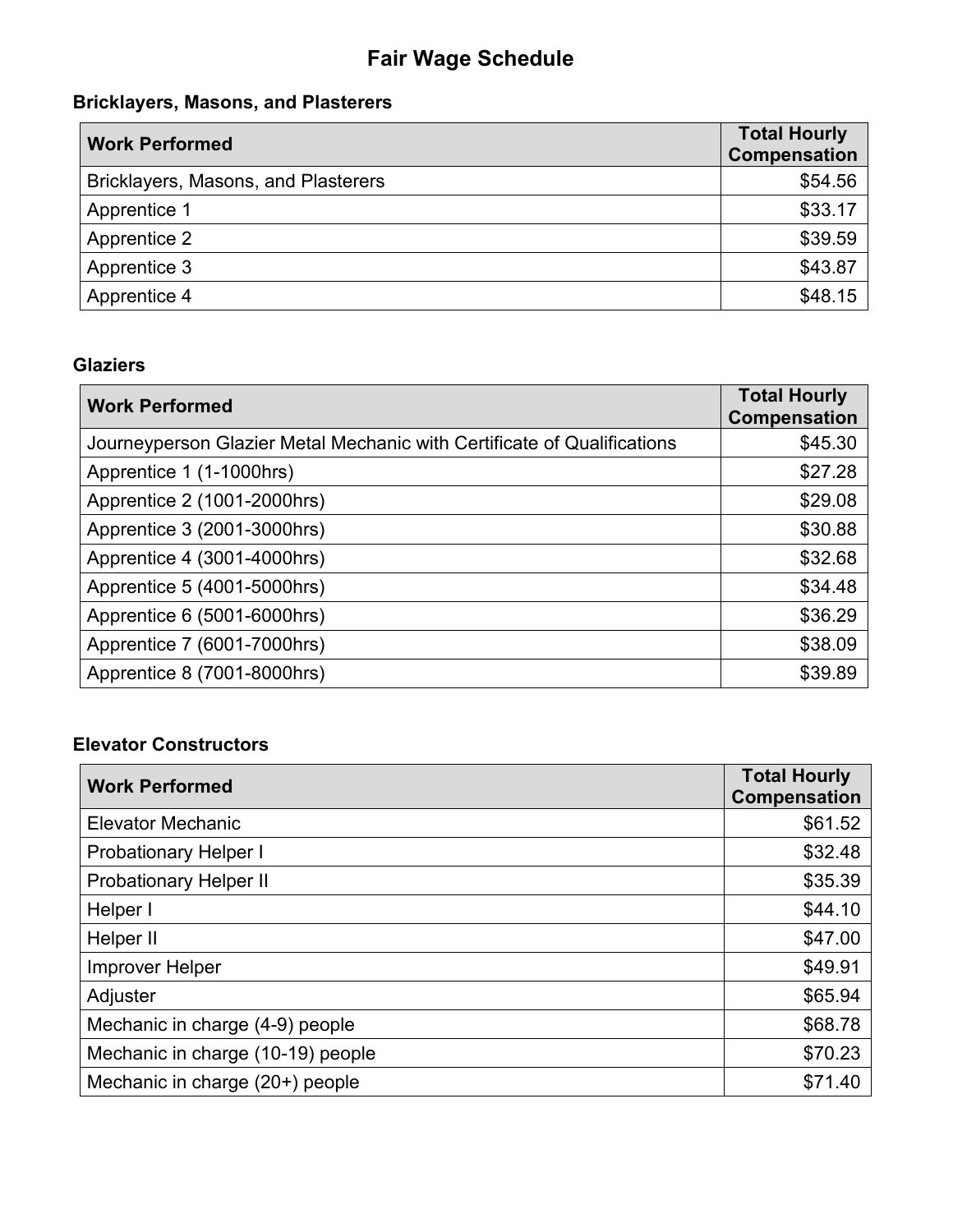## **Heat and Frost Insulators (Asbestos)**

| <b>Work Performed</b>               | <b>Total Hourly</b><br><b>Compensation</b> |
|-------------------------------------|--------------------------------------------|
| Journeyman                          | \$55.16                                    |
| <b>Fourth Year Apprentice</b>       | \$46.21                                    |
| <b>Third Year Apprentice</b>        | \$41.75                                    |
| <b>Second Year Apprentice</b>       | \$37.27                                    |
| <b>First Year Apprentice</b>        | \$32.80                                    |
| <b>Provisional Helper</b>           | \$32.80                                    |
| <b>Asbestos Remover Level One</b>   | \$36.05                                    |
| <b>Asbestos Remover Level Two</b>   | \$37.05                                    |
| <b>Asbestos Remover Level Three</b> | \$37.25                                    |

### **Millwrights**

| <b>Work Performed</b>     | <b>Total Hourly</b><br><b>Compensation</b> |
|---------------------------|--------------------------------------------|
| Journeyman                | \$56.34                                    |
| Foreperson                | \$57.34                                    |
| Sub-foreperson            | \$57.34                                    |
| Apprentice (0-1999hrs)    | \$38.49                                    |
| Apprentice (2000-3999hrs) | \$42.95                                    |
| Apprentice (4000-5999hrs) | \$47.41                                    |
| Apprentice (6000-8000hrs) | \$51.87                                    |

## **Plumbers, Steamfitters, and Pipefitters**

| <b>Work Performed</b> | <b>Total Hourly</b><br>Compensation |
|-----------------------|-------------------------------------|
| Journeyman            | \$59.93                             |
| Apprentice 1          | \$35.63                             |
| Apprentice 2          | \$40.48                             |
| Apprentice 3          | \$45.34                             |
| Apprentice 4          | \$50.21                             |
| Apprentice 5          | \$55.07                             |
| Foreman               | \$60.93                             |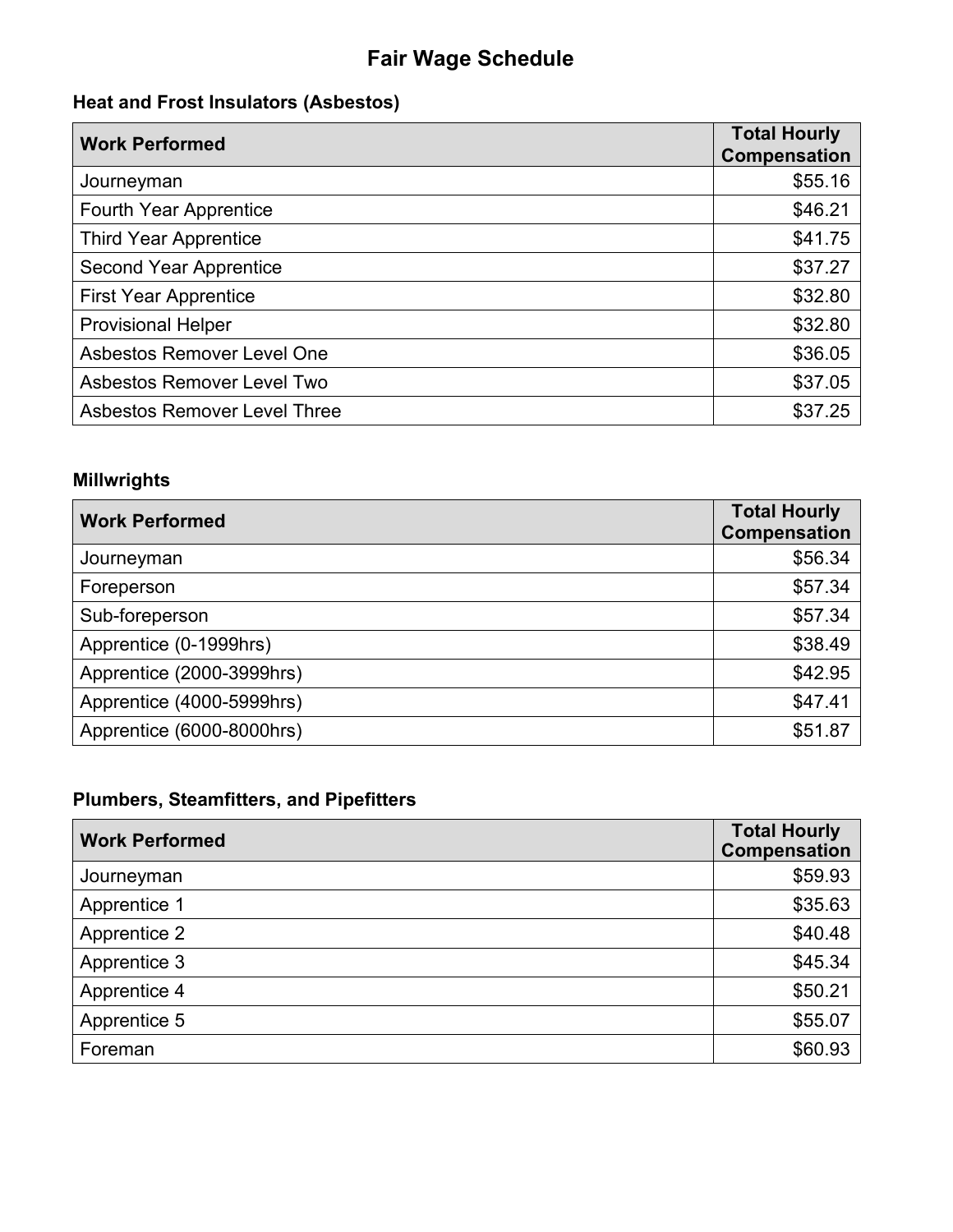### **Electrical**

| <b>Work Performed</b>  | <b>Total Hourly</b><br>Compensation |
|------------------------|-------------------------------------|
| Journeyman Electrician | \$62.65                             |
| Foreman                | \$63.65                             |
| Apprentice 1           | \$31.05                             |
| Apprentice 2           | \$36.32                             |
| Apprentice 3           | \$41.57                             |
| Apprentice 4           | \$46.84                             |
| Apprentice 5           | \$52.11                             |

#### **Painters – Industrial**

| <b>Work Performed</b>    | <b>Total Hourly</b><br>Compensation |
|--------------------------|-------------------------------------|
| Journeyman Painter       | \$45.46                             |
| 5401 - 6000 hours worked | \$40.02                             |
| 4501 - 5400 hours worked | \$36.39                             |
| 3601 - 4500 hours worked | \$34.57                             |
| 1801 - 3600 hours worked | \$32.76                             |
| 1001 - 1800 hours worked | \$30.95                             |
| 451 - 1000 hours worked  | \$29.13                             |
| 1 - 450 hours worked     | \$27.32                             |
| <b>Apprentice Helper</b> | \$17.90                             |

### **Painters – Commercial**

| <b>Work Performed</b>    | <b>Total Hourly</b><br><b>Compensation</b> |
|--------------------------|--------------------------------------------|
| Journeyman Painter       | \$41.44                                    |
| 5401 - 6000 hours worked | \$36.60                                    |
| 4501 - 5400 hours worked | \$33.38                                    |
| 3601 - 4500 hours worked | \$31.76                                    |
| 1801 - 3600 hours worked | \$30.15                                    |
| 1001 - 1800 hours worked | \$28.54                                    |
| 451 - 1000 hours worked  | \$26.92                                    |
| 1 - 450 hours worked     | \$25.31                                    |
| <b>Apprentice Helper</b> | \$17.90                                    |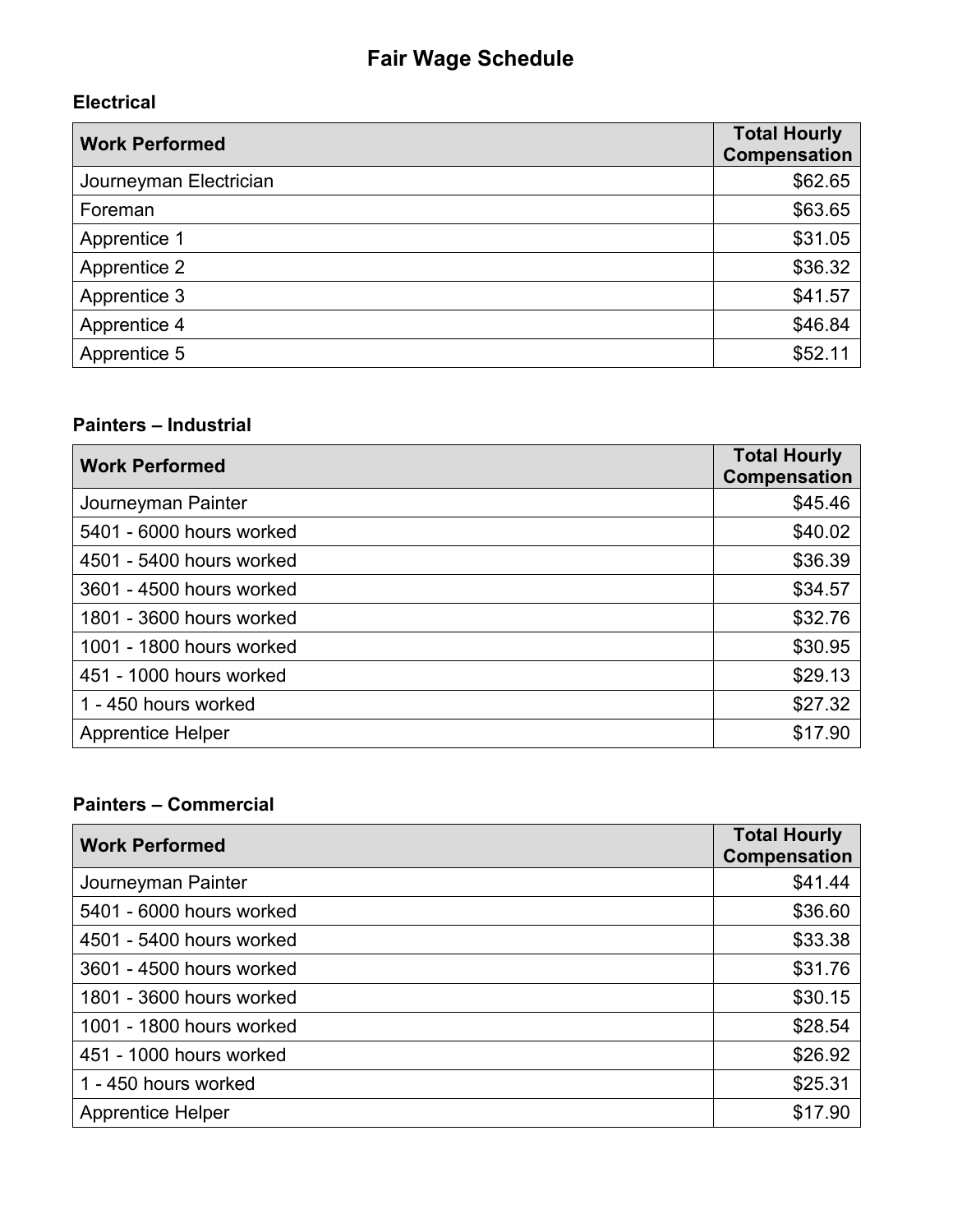## **Roofers**

| <b>Work Performed</b>         | <b>Total Hourly</b><br><b>Compensation</b> |
|-------------------------------|--------------------------------------------|
| Foreman                       | \$51.13                                    |
| Journeyman                    | \$50.13                                    |
| <b>Third Year Apprentice</b>  | \$40.10                                    |
| <b>Second Year Apprentice</b> | \$35.09                                    |
| <b>First Year Apprentice</b>  | \$30.07                                    |
| Pre-apprentice                | \$25.06                                    |

### **Sheet Metal**

| <b>Work Performed</b>             | <b>Total Hourly</b><br>Compensation |
|-----------------------------------|-------------------------------------|
| Foreman $(3 - 15$ men)            | \$56.46                             |
| Foreman (16 - 25 men)             | \$57.46                             |
| Foreman (Over 25 men)             | \$58.46                             |
| Journeyman                        | \$55.46                             |
| <b>First Year Apprentice</b>      | \$28.51                             |
| <b>Second Year Apprentice</b>     | \$33.00                             |
| <b>Third Year Apprentice</b>      | \$37.49                             |
| <b>Fourth Year Apprentice</b>     | \$41.99                             |
| <b>Fifth Year Apprentice</b>      | \$46.48                             |
| Sheeter / Decker                  | \$46.48                             |
| <b>Sheeter / Decker Assistant</b> | \$46.48                             |
| <b>Material Handler</b>           | \$39.75                             |
| <b>Probationary Employee</b>      | \$33.00                             |

## **Drywall Finishers**

| <b>Work Performed</b>             | <b>Total Hourly</b><br><b>Compensation</b> |
|-----------------------------------|--------------------------------------------|
| Journeyperson (Drywall Finishers) | \$45.73                                    |
| 3601 - 5400 hours worked          | \$38.43                                    |
| 2401 - 3600 hours worked          | \$34.78                                    |
| 1201 - 2400 hours worked          | \$30.34                                    |
| 1 - 1200 hours worked             | \$29.31                                    |